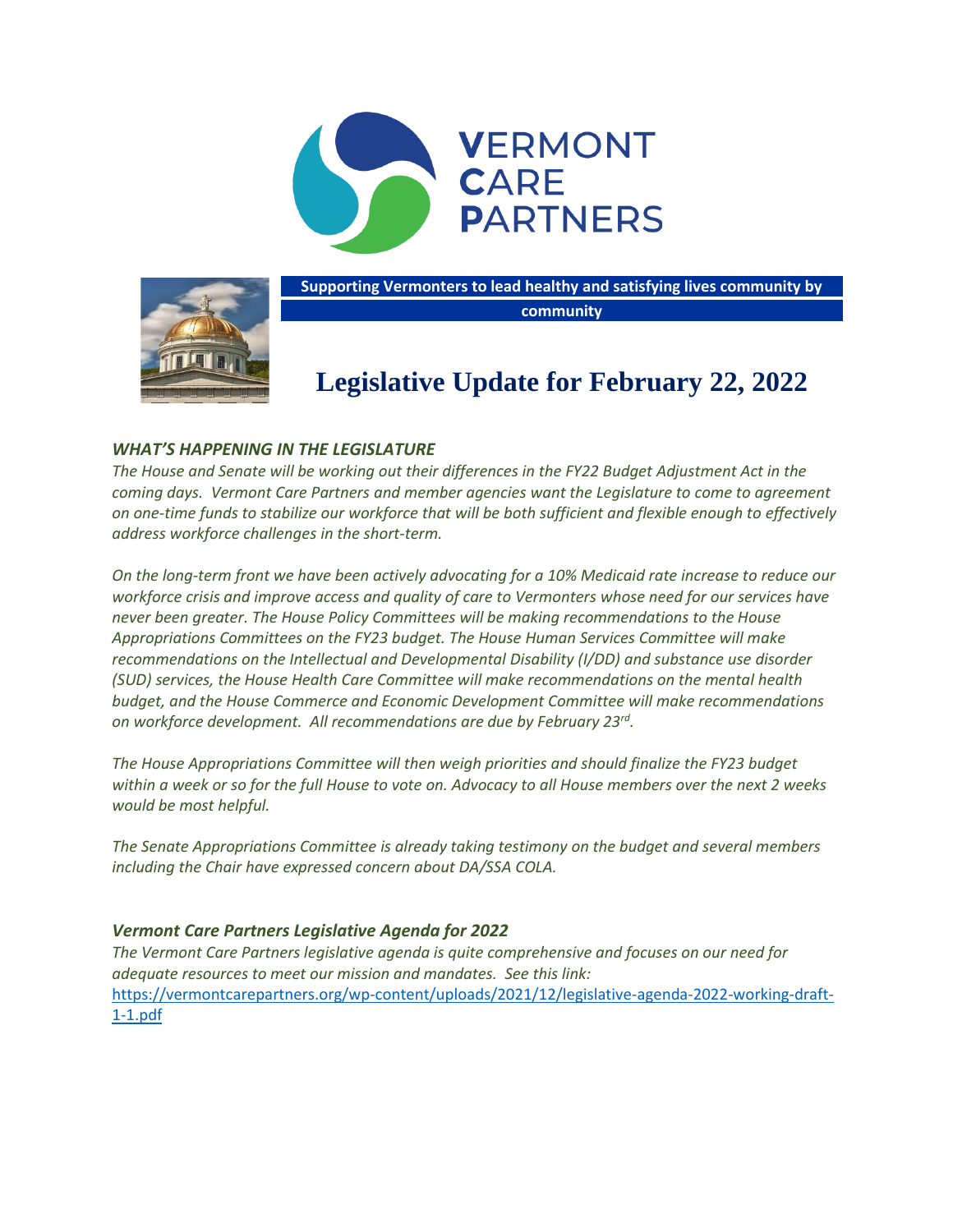# *This Week's Testimony and Legislative Action*

## **House Health Care Committee Discusses FY23 Budget Recommendations**

The House Health Care Committee Chair said the testimony provided by Vermont Care Partners and its members had a visceral effect on the Committee which now appears to be heading toward recommending a 10% rate increase for Department of Mental Health (DMH) funded providers. They will be coordinating their request with the House Human Services Committee.

There was discussion about achieving a \$20/hour minimum wage. Vermont Care Partners has communicated the need for compensation improvements for a range of staff, including clinicians and specifically school-based staff. House Health Care Chair Lippert plans to ask for an analysis of funding necessary to bring designated and specialized service agency (DA/SSA) compensation into rough alignment with state, school and health care professionals doing similar work.

Vermont Care Partners has requested to House Health and Human Services to recommend \$6 million annually for all staff (including I/DD) for tuition assistance and loan repayment. House Health Care has begun discussing a smaller amount. Additionally, House Health Care will be requesting that the Office of Professional Regulation evaluate barriers to licensure for MH/SUD professionals. Peer certification will also be including their recommendations.

The Committee appreciates the value of the work of DA/SSAs. Committee Vice Chair Ann Donahue said, "it's a stain on the State of VT that we are allowing children and adolescents to wait for weeks in emergency rooms because they can't access care." She believes the solution isn't building more inpatient beds, investment of earlier intervention would be more cost effective. She pointed out that having people waiting for outpatient services leads to use of higher levels of care.

#### **Pathways Requests Expansion at House Health Care**

The House Health Care Committee heard from Lindsey Mesa and Hilary Melton of Pathways Vermont, requesting \$390,000 for Pathways to expand into Bennington. Pathways was recently involved in doing work in the region through a blended contract with the Department of Mental Health (DMH) and the Department of Corrections (DOC) funding and secured 11 units of housing in Bennington since July. In doing this work, they heard about the extreme unmet need. Pathways shared their Housing First model, whereby housing is a basic human need and the only response to homelessness is housing (in contrast to a housing readiness model). This model is on SAMSHA's evidence-based registry.

The \$390,000 would fund work to support an additional 30 households for people exiting homelessness. Pathways' Housing First Programs are currently in six counties with a budget of \$1.8 million. DMH is aware of the proposal, but it was not in the Governor's proposed budget. Representative Donahue noted mobile outreach initiatives and the peer services bill in the Senate.

Mesa was asked about the relationship between the people who work with Housing First and the designated agencies. She says it varies from individual to individual. As an SSA, Pathways can serve the same people. Pathways uses modified ACT (Assertive Community Treatment) teams. "Sometimes we may partner with the DAs if it's a complex case," she said. Bennington has one of the highest rates of chronic homelessness in the state --70 households in the last count. Housing stock is at an all-time low, but Pathways has been successful there. So far, they have supported 34 households. Pathways is not immune to staffing challenges. Pathways is a provider of Supportive Services for Veterans' Families [SSVF] for veterans who are newly homeless or at risk of homelessness. She noted that homelessness for this population increased during the pandemic. People are living in cars, motels, and hospitals, and some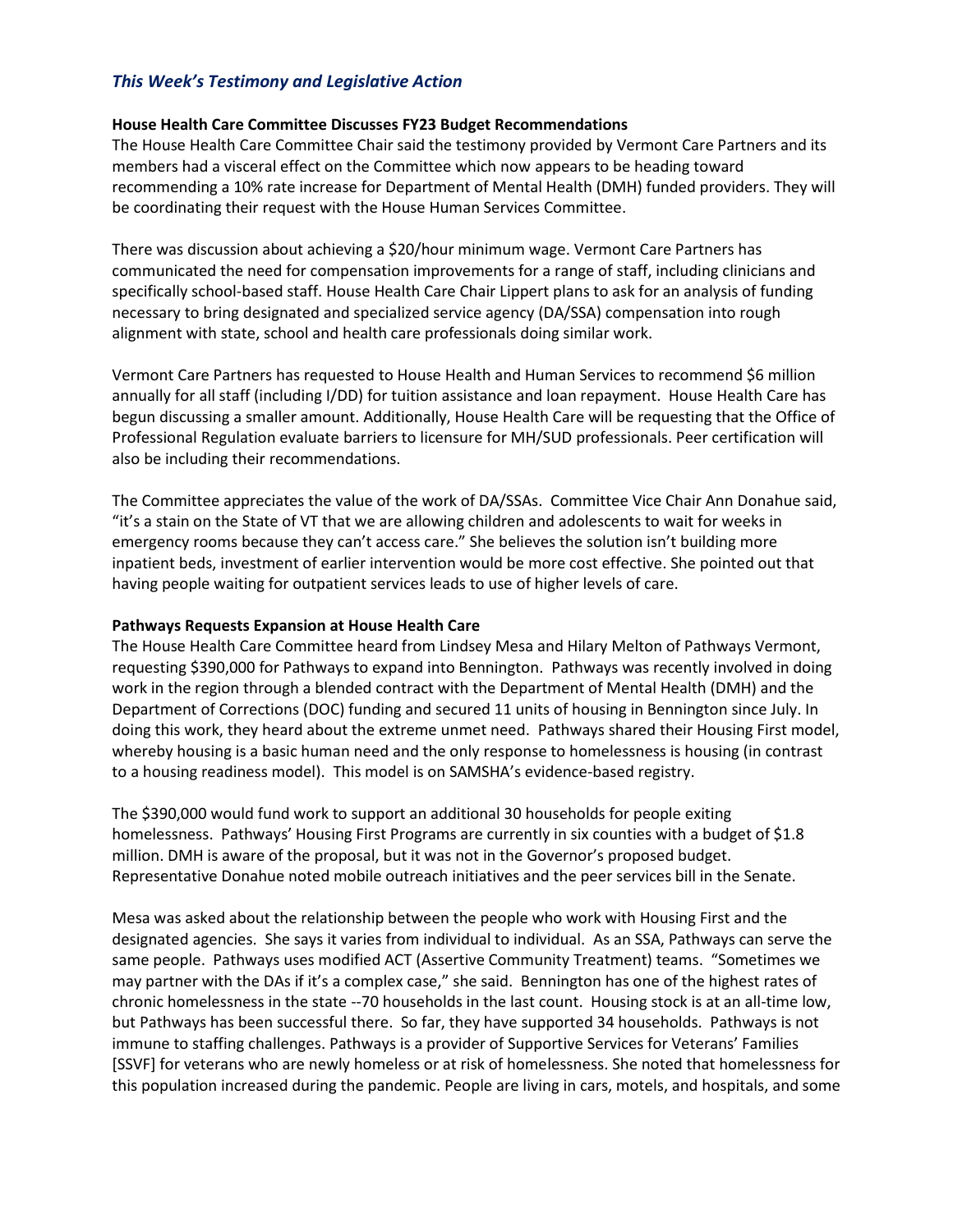as old as 100 years of age. These are veterans who are likely to die without a permanent housing intervention.

The Committee plans to support the request from Pathways for Housing to expand services into Bennington County.

#### **House Corrections and Institutions Determines Investment of Justice Reinvestment Savings**

The House Corrections and Institutions discussed how to investment Justice Reinvestment savings that come from reducing the use of out-of-state beds. The Committee is considering housing, domestic violence, mental health, and data systems improvement. Department of Corrections (DOC) Commissioner Deml recommended three additional areas for investment: community justice centers, women's programs, and reentry and vocational programming and preparedness. Matt D'Agostino the Interim Deputy Commissioner explained that in total there is \$1.2 million base funding of which \$400,000 is in the DMH budget for the forensic assertive community treatment (ACT) program with the potential for an additional \$200,000 from the federal mental health block grant. DOC would like flexibility from the Legislature. The Committee directed DOC to go back to the drawing board to clarify their proposal, including base versus one-time funds.

#### **House Human Services Consider Committee Bill on Intellectual and Developmental Disabilities**

Committee Vice Chair Theresa Wood summarized themes heard in testimony: request for residential alternative pilots, failure to plan, poor communication with families, COVID, and workforce issues. Representative Brumsted strongly advocated for the development of pilots and Representative Wood would like to see 4 – 5 pilots employing different residential models. She feels that we need to do a better job to determining what people want. Representative McFaun wants to see pilots for people ages 22- 60. He also expressed concern that self-advocates are not getting what they need and that parents don't feel their participation makes a difference. Representative Wood estimates that it will cost \$100,000 in seed money for each pilot. She shared information on the how individualized shared living is and the variety of supports available.

Representative Wood believes that there is variability in eligibility determination by agency psychologists.

Representative Wood wants to reverse the requirement made by the legislature previously requiring approval of the Committee on Administrative Rules for regulation revisions.

Representative Wood pointed out that it is likely that the system will need additional funding to implement conflict of interest free case management (COIFCM). The current case managers do supervision of programs, substitution for staff, local quality assurance and training. These functions will continue to need funding. She explained the State tried to get approval for choice of case managers, but it wasn't approved.

Representative Brumsted asked about workforce issues. She was struck by Greg Mair's testimony that some workers couldn't afford the necessary tires to do their work. The Committee discussed a 10% rate increase and would like staff to receive a minimum wage of \$20/hour. Representative Wood noted that it would take a 13% increase to achieve that. It was mentioned that hospitals are giving 20% increases which will have a ripple effect. The first draft of the bill will be reviewed next Wednesday.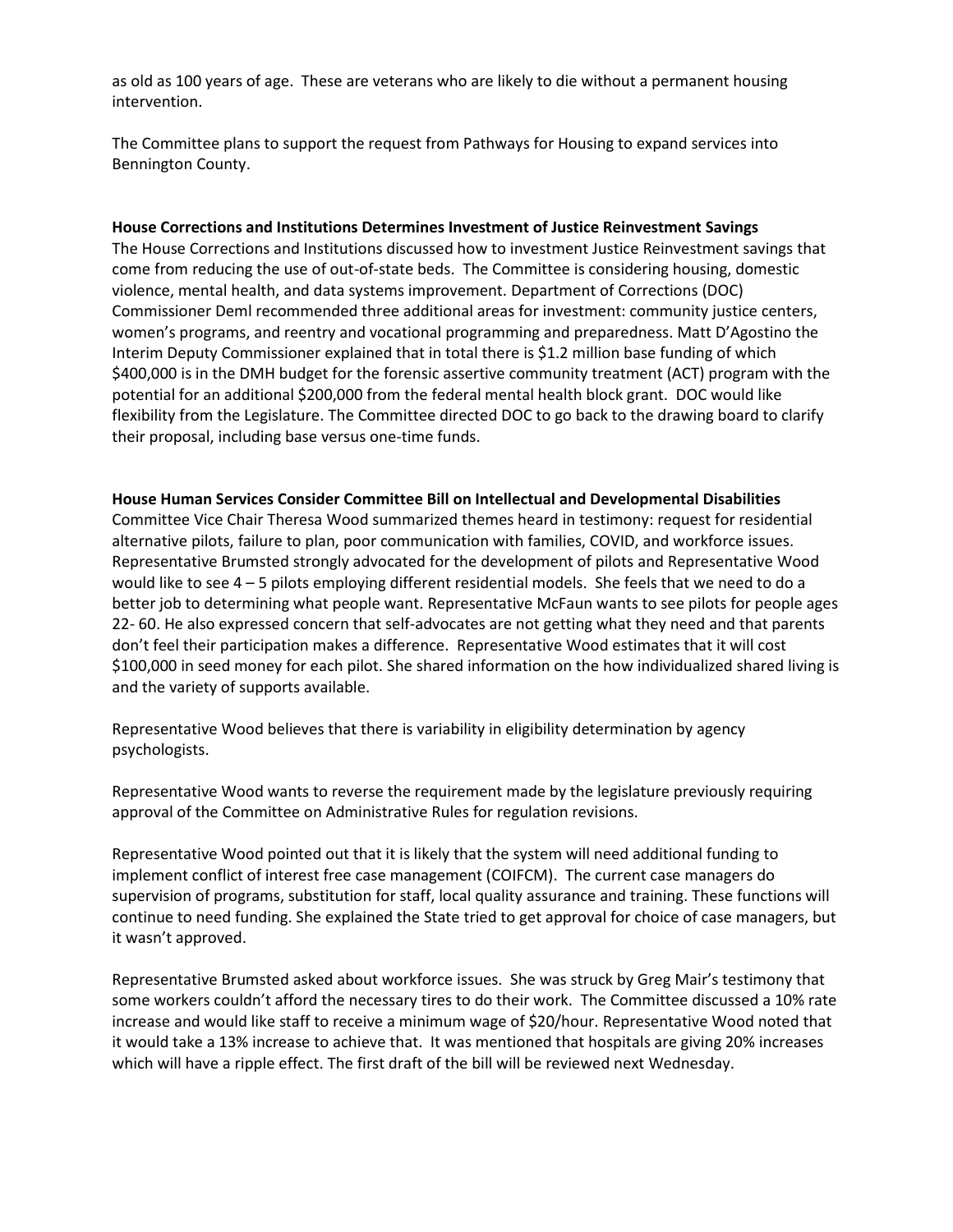## **Parents from Developmental Disabilities Community Testify to House Committee on Human Services**

Jim Caffrey, parent to a 21-year old son with autism, testified on his experience with residential options, referencing the Developmental Disabilities Act principles of full information and meaningful choices. His preference is for a group home setting for stability and 24/7 support. He recommends exploring a range of residential choices and opportunities such as paying families for care, various housing models, raising DA/SSA staff wages, and recruitment from AmeriCorps or the J-1 visa program.

Susan Yuan, parent to an adult son with Angelman syndrome shared her family's positive Shared Living Provider experience, which includes a lifelong commitment from the provider. She also expressed grave concerns about the disconnect between DAIL and the developmental disabilities community, as evidenced by the handling of payment reform which will have significant impact on funding and programs.

Elizabeth Milizia, self-managing parent of an adult son with Down Syndrome expressed her worries about her aging and lack of family supports for her son after she passes away. He will inherit the family home but will need support from an agency for him to stay there and navigate options if it doesn't work out.

#### **Green Mountain Self Advocates (GMSA) testifies to House Human Services Committee**

Max Barrows, Outreach Director of GMSA introduced the discussion with 4 major areas of concern: funding of residential service options, Vermont compliance with Center for Medicare and Medicaid Services (CMS) rules, peer supports, and the supervision and quality of developmental services in the State.

Witnesses were present from around the state: Hasan Ko of Winooski, Faith DeFelice of Barre, Sterling Peebles of Montpelier, Chad Cleverly of St. Johnsbury, Randy Lizotte of St. Albans, and Chris Medina of Barre. All shared personal experiences of the developmental services system in Vermont, before and during the COVID pandemic. Common themes emerged around a lack of residential service options, the need for neutral case management and ombudsperson services, lack of inclusion in state planning processes, the need for peer support programs, and loss of staff and program consistency due to low staff wages. Witnesses urged the committee to make decisions in the spirit of the Americans with Disabilities Act, cautioned against segregated or large residential models, and recommended that people receiving services should comprise 50% of any planning committees.

## **House Human Services Committee Hears More testimony about Yellow House in Middlebury**

Greg Mairs, Operational Director in his 20<sup>th</sup> year of employment at CSAC discussed Yellow House and residential options within the DS system. Vermont has been a leader in community inclusion, despite chronic underfunding. He noted a lack of family voices in state-level decision-making. COVID has forced providers to develop creative new programming options, and to acknowledge the desire for people with disabilities to spend more time together.

Greg Mairs stated that it's important to fund the system so that everyone receiving services has equal access to housing opportunities, not a select few, and to find a way to investigate the right models of choice for Vermonters with developmental disabilities.

The Committee asked for further information about the impacts of underfunding. There is a 55% direct support professional vacancy rate at CSAC, and some staff qualify for food stamps or can't afford snow tires because their pay is so low and shared living providers have not been receiving increases on an ongoing basis. There are many people receiving services who are in less-than-ideal living circumstances,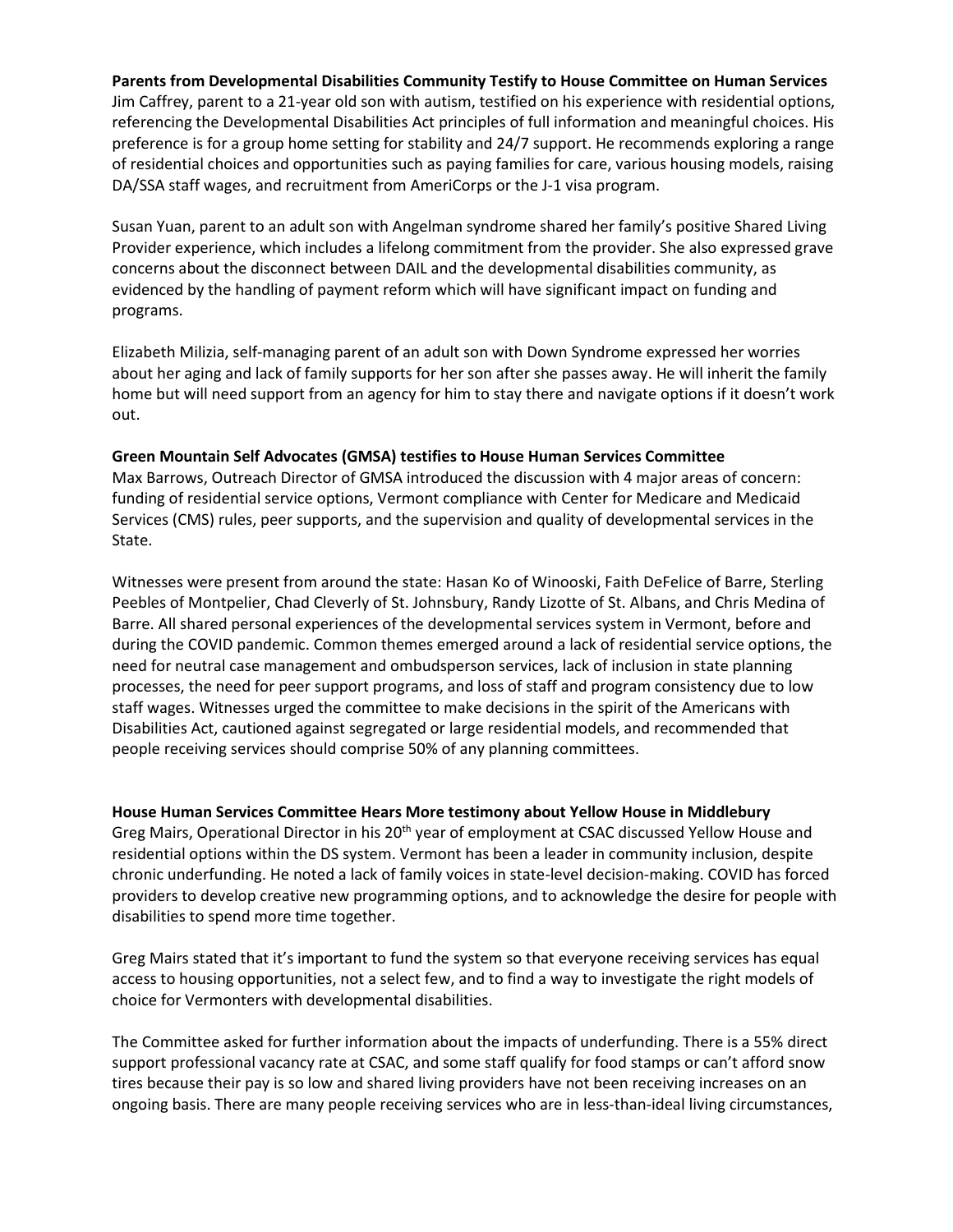so while not technically homeless, are not living their full lives. A shortage of rentals and Section 8 vouchers adds to housing stressors.

Mr. Mairs expressed hope for an ongoing collaboration around the System of Care Plan process, and a strengthening of state, family and provider relationships that will allow for a vigorous pursuit of future innovations in residential choices, while remembering past lessons on institutionalization.

## **House Health Care Considers Hospital Sustainability and Proposal by Green Mountain Care Board**

As a follow up to Green Mountain Care Board (GMCB) report and recommendations on hospital sustainability, Devon Green of VAHHS presented positive data on hospital savings, including reductions in unplanned hospital admissions before the pandemic. In discussing the current challenges of hospitals, Devon Green shared that 35 people are in emergency departments waiting for inpatient psychiatric care and many patients are waiting in hospitals for discharge who cannot access subacute care due to workforce crisis in home health and long-term care facilities. She also noted people being dropped off in EDs not because of emergent care needs, but because they have nowhere else to go.

When asked if VAHHS supports the proposal of the GMCB plan for sustainability Devon Green said she wants to start with asking communities what they need, instead of top-down approach. If this is the direction the committee is going VAHHS will cooperate, but if the committee wants to invest the funds in expanding subacute care VAHHS would support that, as well. They are willing to have a discussion about value-based care, but she wants to manage expectations of what value-based care can achieve.

From VAHHS's perspective the system is already lean; there are not a lot of savings available in Vermont. Devon Green supports aligning incentives to improve health so that the cost of health goes down over a period of decades. Most of all, she said, we need a predictable and sustainable direction going forward. Hospitals are investing in workforce and immediate needs, but with competing goals hospitals are hesitant to invest in long term goals. She asked for increased Medicaid reimbursement for all health care and she would like continued investment in care coordination by providers, not by the payers. Additionally, VAHHS would want any new payment model to include hospitals in the decision making.

GMCB Chair Kevin Mullen, Executive Director Susan Barrett, and Director of Health Systems Policy Alana Berube shared information on their proposal. Kevin Mullen said we do not have mental health parity when people are waiting for weeks for mental health care in emergency departments. For any mental health system to work we need a community-based system.

Alena Berube described their \$5 million ask. GMCB is in discussion with the AHS Director of Health Care Reform about this proposal. It is AHS, not GMCB that negotiates waivers with the Centers for Medicaid and Medicare Innovation (CMMI). The following is a slightly shortened excerpt from the document submitted to the Committee by GMCB.

#### Summary of Key Findings

1. Absent reform, Vermont hospitals' financial health will continue to decline and commercial prices will likely continue to outpace economic growth, making health care even less affordable, eroding quality of care over time, and threatening Vermonters' continued access to care in their communities. 2. There is significant reimbursement disparity across hospitals in the extent to which their reimbursements cover their costs of delivering a particular service, even after controlling for case-mix. 3. Accelerated delivery system transformation is the only solution to address both hospital financial sustainability and ensure Vermonters' access to high quality, affordable care.

#### Recommendations

1. Accelerate shift to value-based payment & delivery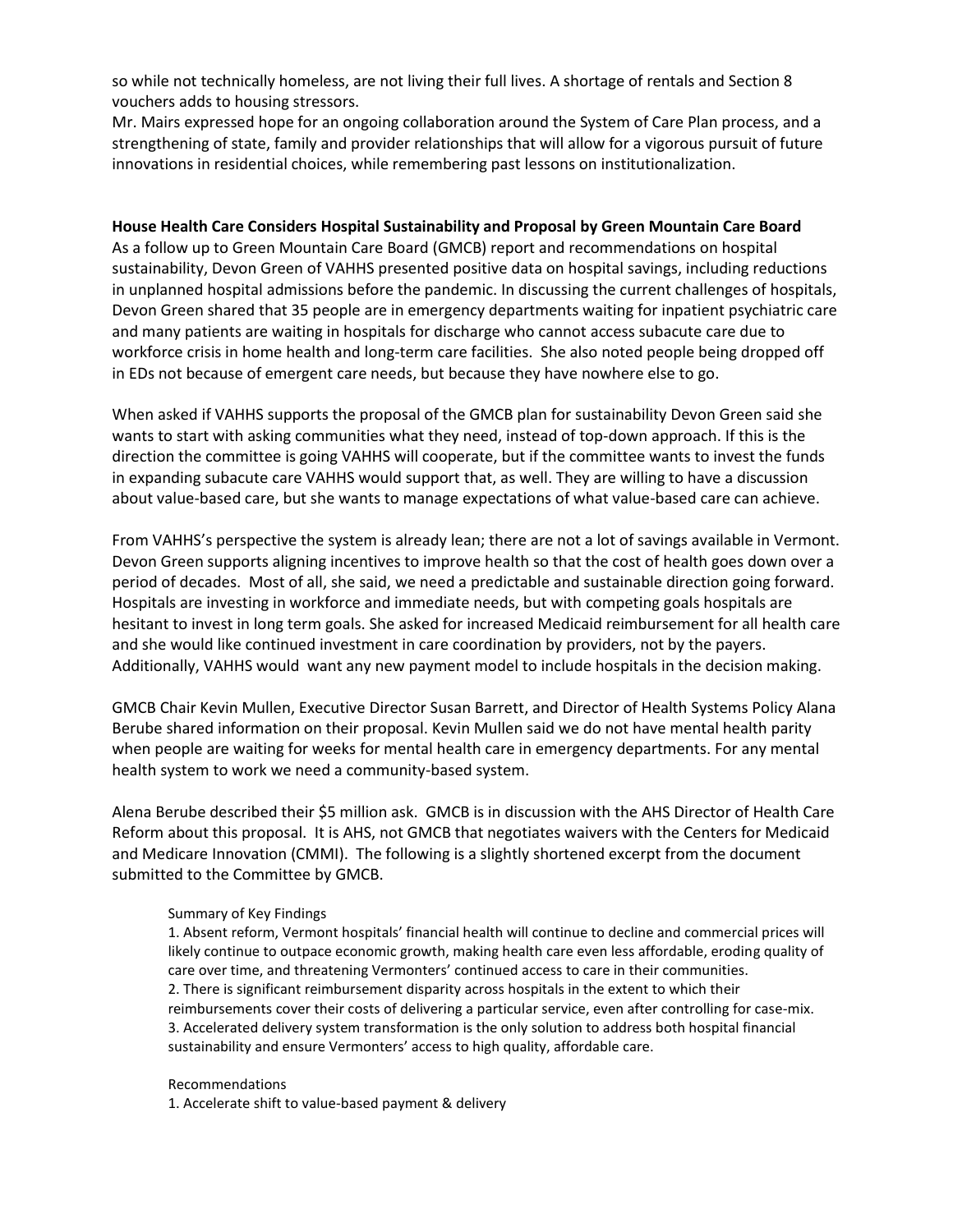a. \$1.4 million – Design Hospital Global Payments that are predictable, flexible, and sufficient to equitably deliver high-quality, affordable care.

b. \$600,000 – Design and Development of Potential Subsequent Federal Agreement with CMMI to include Medicare in the hospital global payment and Vermont care transformation initiatives.

c. \$3 million – Community Care Delivery Transformation & Technical Assistance to Communities, engaging health systems optimization experts in a patient-focused, community-inclusive redesign to reduce inefficiencies, lower costs and improve population health outcomes; support hospitals in delivery system transformation.

2. Incorporate quality into the hospital budget review process: GMCB to continue partnership with VPQHC and stakeholders to develop a hospital quality framework and ensure its incorporation into the hospital budget review process.

3. Ensure sustainable Medicaid payments

a. Support DVHA work to professionalize Medicaid reimbursement methods in FY23; appropriate necessary funds.

b. Analyze potential enhancements to budgeting process to consider medical inflation and sustainability.

c. Ensure timely reporting from DVHA to GMCB of any Medicaid impacts on hospitals to ensure the hospital budget process incorporates appropriate Medicaid assumptions.

During the discussion Kevin Mullen said we are still asking providers to reconcile to a fee-for-service world. That is not true capitation. Mullen wants collaboration, rather than consolidation. For instance, having different hospitals provide specific specialties in compliment to each other.

Devon Green said there would need to be funding for hospital transformation to a different payment model. Kevin Mullen agreed, noting that the All Payer Model was negatively impacted because the hundreds of thousands of dollars for delivery system reform never were invested. The Committee felt strongly that the investment is worthwhile and will require strong community process to explore global budgeting as a potential solution.

#### **Health Equity Report Presented to House and Senate Health Committees**

Xusana Davis gave a report on the work of the Health Care Equity Advisory Committee. It has 29 members broken up into seven subgroups to study: grants and funding; access to care; policy and programming; training; engagement and communication; data; and prevention, upstream factors and social determinant of health. She said "because of the breadth and depth of these topics, the Commission has chosen to perform its work at a pace that allows for thorough research and meaningful community input".

There is a need for better data because medical research has focused on empowered groups - able bodied, white, males or European descent. Additionally, trust in health and government is strained. She noted the impact of eugenics on people with disabilities and indigenous people who have experienced intergenerational trauma. The technology to collect and analyze data is limited, for instance non-binary people have no category in many data collection instruments. They have discussed language barriers, barriers to people with disabilities and older adults and how health care is provided in silos. The Committee wants the data infrastructure to collect health care disparities developed in advance of completing its work.

Committee member Reverend Mark Hughes emphasized that dismantling racism is essential to improving health outcomes.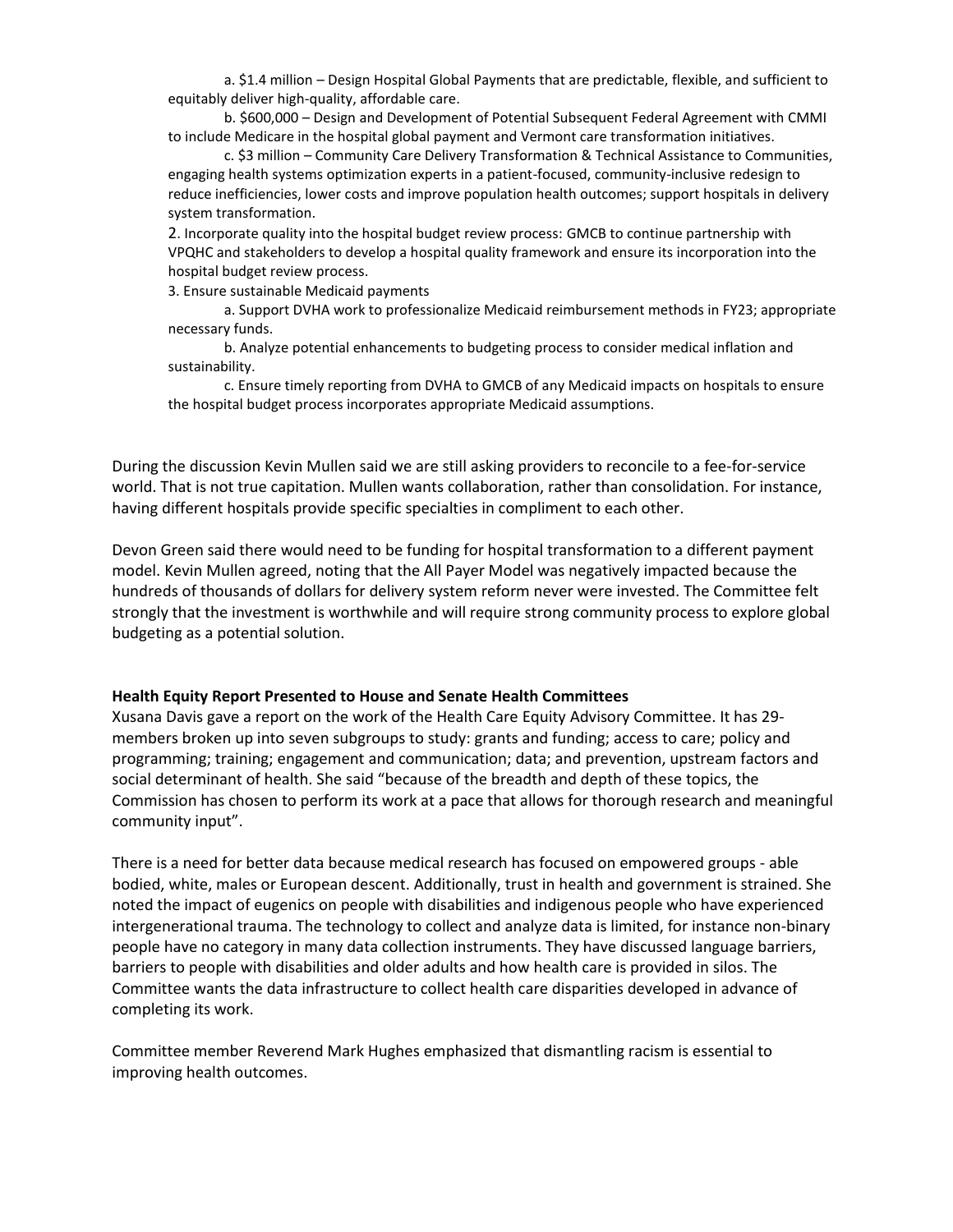#### The initial Report to the Legislature Includes this statement on mental health

- Mental and Emotional Health
- There needs to be more meaningful conversation about mental health. o The Commission will explore the intersection of mental health outcomes and race/ethnicity.
- The Commission commits to hearing more from psychiatric survivors, specifically about approaches to mental health services.
- There is a need for more peer support services in all systems.
- The Commission will explore practices in Emergency Departments, specifically involuntary hospitalizations and their connection to mass incarceration.

## **Department of Vermont Health Access (DVHA) Budget Reviewed at Senate Appropriations**

DVHA Commissioner Andrea De La Bruere, DVHA CFO Steve Wisloski, Director of Managed Care Operations Alicia Cooper, Director Clinical Care Sandi Hoffman, and Health Care Director Nissa James provided the Senate Appropriations Committee with information of the DVHA FY23 budget request which calls for \$94.8 million in new spending of which \$43.6 million is in state general funds.

Commissioner De La Bruere highlighted that DVHA has not been able to conduct redeterminations for Medicaid coverage during the federal state of emergency which will take one year once the redeterminations are started. Currently, there are 30,000 more enrollees than March in 2020. They hope to hear soon about whether the state of emergency will be extended.

There are \$12.5 million in Medicaid rate increases. The budget includes \$500,000 for per diem payments for hospitals for people waiting in emergency departments for inpatient psychiatric care. Senator Kitchel would like to see this resource used to adjust the environments of the EDs as was conveyed in the Senate version of the budget adjustment act which is currently under negotiation.

Senator Starr asked about how the 3% rate increase was derived. Senator Kitchel shared her concern about the Governor's proposal for a 3% increase for DA/SSAs and community-based providers when state employees and others are getting 10% increases. She said, we are asking agencies to provide care, meet increased operating costs and work in a competitive environment. From her perspective the 3% increase is reflective of the priority which these providers are regarded by the Administration. Our view is that the 3% increase will worsen the situation, Senator Kitchel declared. She believes the impact is not understood or in this Administration these services are not a priority. She added, we are hearing that it will be impossible for these providers to do this work with this level of increase.

#### **Healthcare Flexibility Bill in Senate Health and Welfare February 16, 2022**

Mike Fisher, Health Care Advocate, and Jeff Hochburg, representing the Vermont Retail Druggists, both testified in favor of the provisions of H. 654 -- the "Flexibilities Bill" – that allows for early refill and 30 day refill for maintenance medications for chronic conditions. Fisher noted that there is no indication that this has been abused. Hochburg noted that there continues to be reduced access to care, due to pharmacy closures, and that there are "safety tools" to mitigate risk of abuse are in place.

Nissa James, Health Care Director DVHA, provide[d testimony](https://legislature.vermont.gov/Documents/2022/WorkGroups/Senate%20Health%20and%20Welfare/Bills/H.654/Witness%20Documents/H.654~Nissa%20James~Department%20of%20Vermont%20Health%20Access%20Written%20Testimony~2-16-2022.pdf) on the bill. She shared that this provision represented 1-2% of pharmacy claims at the beginning of the pandemic and is now closer to .02%. DVHA would like to see the language adjusted so that it *permits* DVHA to afford this flexibility but doesn't automatically authorize it. She has not heard of abuse or waste. She also requested permissive language that would permit DVHA to relax provider enrollment procedures, rather than to automatically relax them. DVHA wants to be ready when the federal public health emergency ends, and not end up with a backlog of providers that need to be revalidated and therefore cannot receive reimbursement.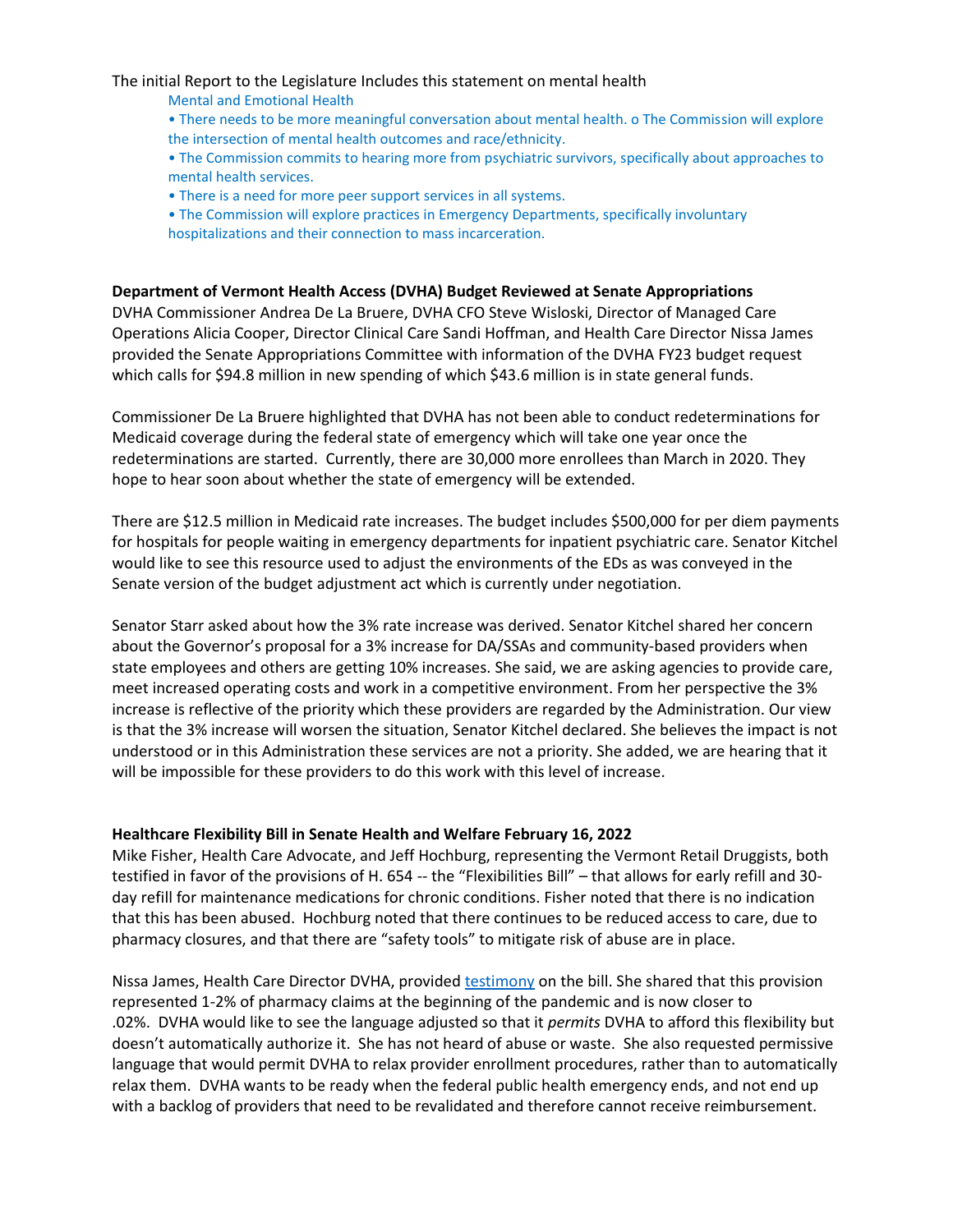The Committee noted that DVHA had made the same requests to House Health Care, but House Health Care Committee had stayed with their original language. Chair Lyons plans to talk to House Health Care Committee but appeared inclined to leave the bill as is.

## **Suicide Prevention in House Health Care Committee**

House Health Care heard from a wide variety of witnesses advocating for suicide prevention resources. DMH Deputy Commissioner reviewed the priorities in the Governor's Budget, which include expanding Zero Suicide to all 10 designated agencies and boosting Zero Suicide at the original three DAs; appropriating funds to maintain 988 suicide prevention lifeline services that are currently provided by NCSS and NKHS; and boosting Eldercare funding for suicide prevention, noting that this is a vulnerable population. Krompf said that 141 Vermonters were lost to suicide in 2021, with 9 death certificates still pending.

Nick Nichols, the Suicide Prevention Grant Coordinator at the Vermont Department of Health, provided [an overview](https://legislature.vermont.gov/Documents/2022/WorkGroups/House%20Health%20Care/Suicide%20Prevention/W~Nick%20Nichols~Department%20of%20Health%20Presentation%20-%20Comprehensive%20Suicide%20Prevention%20Grant~2-16-2022.pdf) on a comprehensive suicide prevention CDC grant underway at VDH and DMH. He described this as a public health effort, with the theme of "all Vermonters have a role in facing suicide." The grant will focus on vulnerable populations include males, rural Vermonters, people with disabilities, and LGBTQ Vermonters. Activities will include expanding gatekeeper training; reducing access to lethal means; improving connectedness for specific populations such as farmers, first responders, and suicide loss survivors; and expanding Zero Suicide efforts into healthcare including Emergency Departments. The grant also aims to expand access to suicide-safe mental health care through telehealth.

Terri Lavely acknowledged that she wears many hats, for this testimony she was representing the Vermont Suicide Prevention Coalition and the Vermont Chapter of the American Foundation for Suicide Prevention in joint advocacy. Lavely has also worked for NKHS for 17.5 years, and part of her role includes Emergency Services response and answering the suicide prevention hotline (soon to be 988). She also shared that she is a suicide attempt survivor, something she has only disclosed recently out of concerns about stigma, and she is also a suicide loss survivor. The coalition [would like to see](https://legislature.vermont.gov/Documents/2022/WorkGroups/House%20Health%20Care/FY2023%20Budget/W~Terri%20Lavely~The%20Vermont%20Suicide%20Prevention%20Center%20(VTSPC)%20and%20The%20American%20Foundation%20for%20Suicide%20Letter%20-%20Budget%20Request%20for%20Suicide%20Prevention~2-16-2022.pdf) significant budget increases:

- \$1.35 million sustainable ongoing funding for 988 (\$440,000 was budgeted): Calls are predicted to increase by 30% each year; and 988 will save people from using healthcare resources.
- \$1.2 million for Zero Suicide expansion (\$260,000 was budgeted).
- "We also need 10% increase for DAs and SSAs," she said, noting that staff are overworked, but working their hearts out, doing vital pre- and postvention work.

Lavely also advocated for expansion of mobile crisis units in every sector of Vermont, vet-to-vet and Eldercare investments, and especially funding for a statewide Suicide Prevention Director position, which will "put all the services together." Lavely said it's important to fully fund the array of services: "one area that is not funded will affect the other."

Emily Hackett-Fiske, shared her story of devastating loss of her 12-year-old son, who died by suicide using an unsecured firearm in another person's home. Hackett-Fiske shared that forensic evidence indicated that this was an impulsive decision that had not crossed his mind until five minutes before he died.

Rebecca Bell, Pediatric Intensivist, and Professor of Pediatrics at UVM and Tom Delaney, Associate professor at UVM, shared [data and a public health perspective](https://legislature.vermont.gov/Documents/2022/WorkGroups/House%20Health%20Care/Suicide%20Prevention/W~Rebecca%20Bell~Rebecca%20Bell,%20MD,%20MPH%20and%20Tom%20Delaney,%20PhD%20Presentation%20-%20%20Firearms%20and%20Suicide%20in%20Vermont%20-%20%20Public%20Health%20Perspectives%20on%20Prevention~2-16-2022.pdf) on suicide prevention. Rates of suicide in Vermont are higher than the national average and continue to increase. Males are at substantially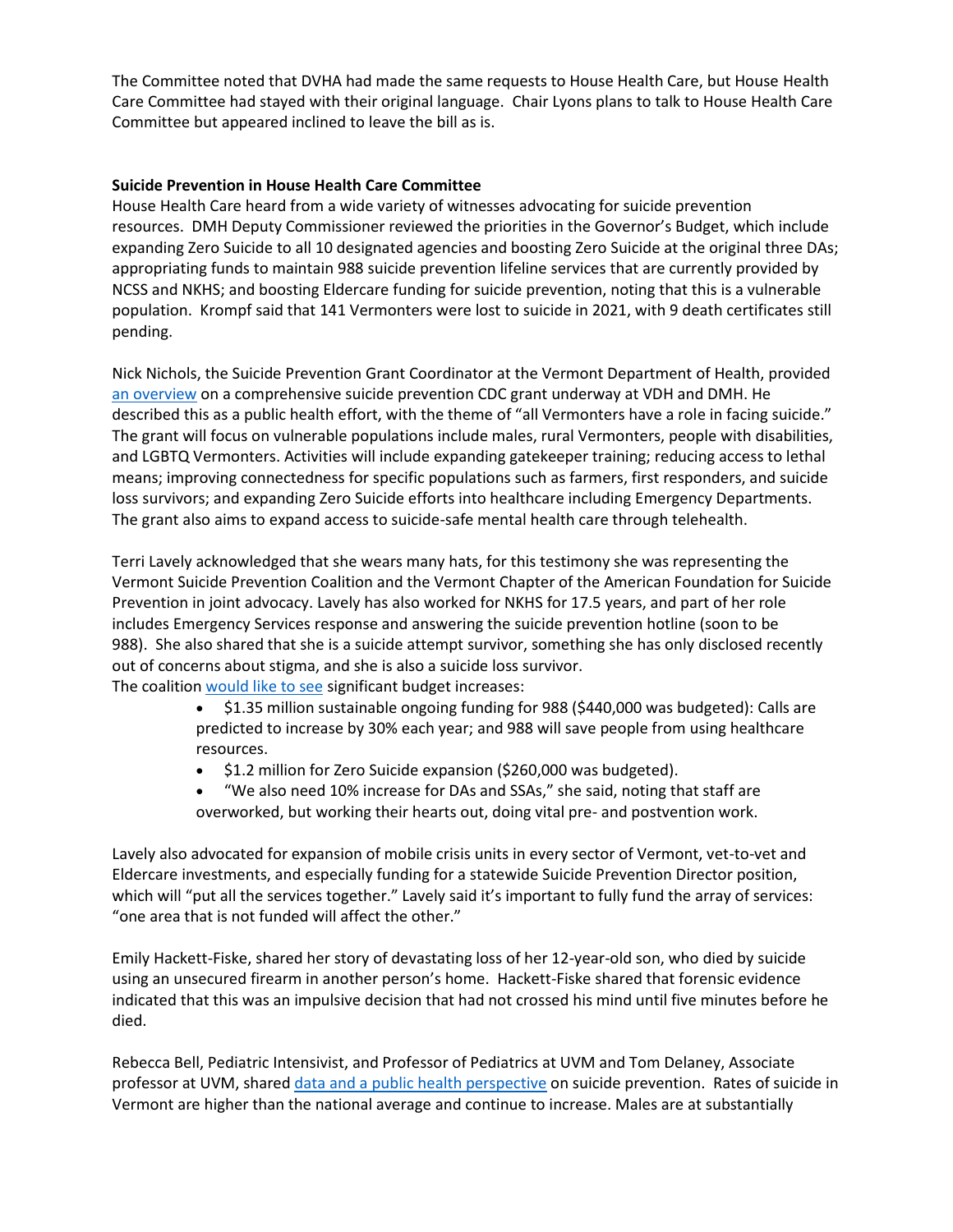greater risk. Vermont has high rates of firearm related suicide death compared to other states. It's a myth that people who are suicidal find another way if they don't have access to a firearm. "Where there are more guns, there are more suicides." Noting impulsivity as a driver, 24% of people who die by suicide spent five minutes or less contemplating suicide. Delaney also noted that the risk of any violent death is about 20 times higher if there is a firearm in the home than if not. Representative Black underscored this, saying "Vermonters really need to know this."

Representative Goldman appreciates that suicide prevention is being treated as a public health issue. Dr. Bell noted that physicians can be nervous about talking to patients about firearms in their home, worried that it might impact the therapeutic relationship. They have a module they have created to train physicians to make it part of their pediatric safety conversations with families, akin to bike helmets. They are hoping to make this module available to mental health providers as well as the primary care field.

# **Senate Health and Welfare Hears from Office of Professional Regulation (OPR) on Peer Certification**

Lauren Hebert of OPR recommended that they be allowed to develop the certified peer profession in collaboration with DMH to achieve a "fully cooked" recommendation for the Legislature next year. The core function of regulation of professions is public protection and there needs to be:

- Defined qualifications for the profession
- A process for application approval and renewal approval
- A public rooster of who is certified
- A complaint, investigation and enforcement process

Still, Lauren Hebert said the credential should exist but should have the state seal of approval through regulation. OPR has the infrastructure to be a partner with DMH. She is not prepared to recommend modifications to the bill, S.195 now and will research how other states do it. Three ways to approach include OPR oversight, DMH oversight, and third-party oversight. She noted risk of public harm and use of public funds, as well as a concern about whether peer professionals could veer into the psychotherapy.

## **Peer Respite, Peer Certification, and Services for Students in Senate Health and Welfare**

Shayla Livingston, Policy Director for AHS, updated the committee on DMH's position on the peer respite (S194) and peer certification (S195) bills via a [memo](https://legislature.vermont.gov/Documents/2022/WorkGroups/Senate%20Health%20and%20Welfare/Bills/S.195/Public%20Comment/S.195~Emily%20Hawes~Department%20of%20Mental%20Health%20Peer%20Bill%20Recommended%20Modifications~2-18-2022.pdf) from Commissioner Hawes. The memo cited work already done by the Peer Workforce Development Initiative (PWDI) and wanted to make sure the process laid out in S195 did not duplicate that work. Additionally, it suggested that the pilot programs suggested in S194 might not be feasible and appeared to suggest a delay in implementation. She also noted that it would be important to get feedback from DVHA on the Medicaid impacts of peer respite pilots.

The Committee acknowledged turnover at DMH but expressed that they wished that they had had this feedback earlier. Hooker said they want to move forward to meet increased need. Livingston noted that as soon as the Budget Adjustment Act passes, the grant to propose a peer certification framework is ready to go.

Responding to testimony submitted from the Office of Professional Regulation suggesting that OPR review whether or not to add peer support specialist certification, Lyons clarified that peer support is not psychotherapy. Lauren Layman, Staff Attorney at OPR, said that currently peer support is permissible without regulation. Because S195 asks for State Certification, OPR suggests that they go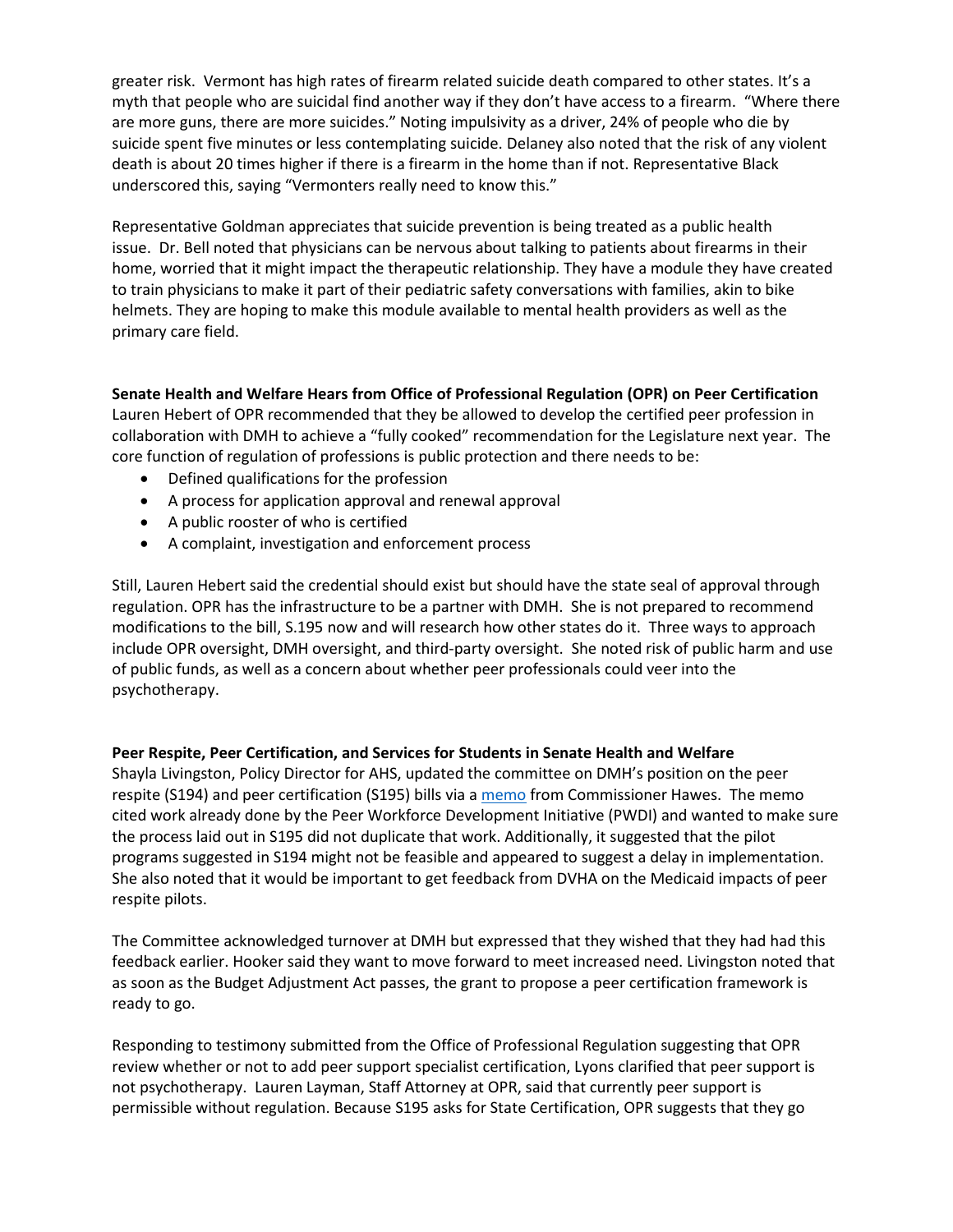through what they call the "Sunrise" process, considering whether is there a threat of public harm if there is not certification, and then determining the least restrictive form of regulation possible. OPR could produce a report by Dec 15, which would involve stakeholder input.

Hooker pushed back on the suggestion that expansion of respite beds should wait until after the peer certification process is finalized, noting that Alyssum is already doing great work. Senator Cummings cited Medicaid reimbursement as the biggest issue. "We don't pay for AA treatment with Medicaid. We have a ceiling in our Medicaid waiver. If we take in another huge program, we may be stopping our ability to do something." Lyons noted there might be a need to take an incremental approach.

Wilda White, Founder of MadFreedom, and proponent of the bills, said that "OPR wants to do the Sunrise because they don't understand what peer services are. 48 states have peer services – most don't have OPR involved. For peer support to work, it needs to look very different from a typical profession." White explained the pilot element of S194 is the addition of peer respite on to existing Community Center programming in Montpelier and Burlington. She gave the example of a person who is needing support at 5pm after working through something at a Community Center. With a peer respite program, they could spend the night there instead of going to an Emergency Department. This "pilot" is separate from the other proposed new peer respite beds.

Senator Cummings noted that WCMHS has peer services, citing that 30% of their workforce is peers. "Will the people currently working for mental health [i.e. designated agencies] be able to get coverage [Medicaid reimbursement]?" Lyons noted that it will be important for the Committee to lay out how these proposals link with current respite beds and Medicaid services. Senator Hooker will work with Senator Lyons, DMH, MadFreedom, OPR, and Legislative Counsel to refine the bills based on the discussion.

#### **ESSR Funds to Afterschool Programs in Grants from DMH in Senate Health and Welfare**

Senator Lyons shared a new version of S197, previously a bill that had proposed a workgroup on Coordinated Responses to Mental Health Crises. She said the state is in a crisis with kids in schools. Schools don't have the capacity to deal with the mental health issues they are seeing. Citing [testimony](https://legislature.vermont.gov/Documents/2022/WorkGroups/Senate%20Health%20and%20Welfare/Bills/S.197/Public%20Comment/S.197~Holly%20Morehouse~Funding%20to%20Support%20Youth%20Mental%20Health%20and%20Wellness%20in%20Afterschool%20programs~2-18-2022.pdf) provided by Vermont Afterschool CEO Holly Morehouse, she [shared the new version of S197,](https://legislature.vermont.gov/Documents/2022/WorkGroups/Senate%20Health%20and%20Welfare/Bills/S.197/Drafts,%20Amendments,%20and%20Legal%20Documents/S.197~Katie%20McLinn~%20Draft%201.1,%202-14-2022%20Strike-All%20Amendment~2-18-2022.pdf) which requires an inventory of mental health crisis response programs and includes Morehouse's proposed language, wherein DMH would allocate \$250,000 in ESSR grant funding to school-based and afterschool-based programs to "support the mental health and wellness needs of students, families, and staff…Grants shall be available to programs operating in a variety of settings outside the school day and over the summer, including before and after school, in-service days, and school vacation weeks." Lyons noted that AOE disagrees with this interpretation of the use of ESSR funds.

Senator Cummings noted that her local mental health agency runs an alternative school, and kids have an existing relationship with a counselor. "Are we setting something up where they now start a new relationship with an Afterschool program counselor?" Cummings noted that current mental health services are already underfunded and is concerned about setting up something new, only to take it away in two years. Senator Lyons responded that this is more about Mental Health First Aid type of activities. Senator Hardy said that the program requirements, which include evidence-based one-onone supports, coordination with school staff, pediatricians, and families, staff trainings, and data collection seems like a heavy lift for a small one-time grant. She noted \$4.2 million in recently announced federal funding for Afterschool programs. How is this different? Lyons said the material difference is that it's mental health related.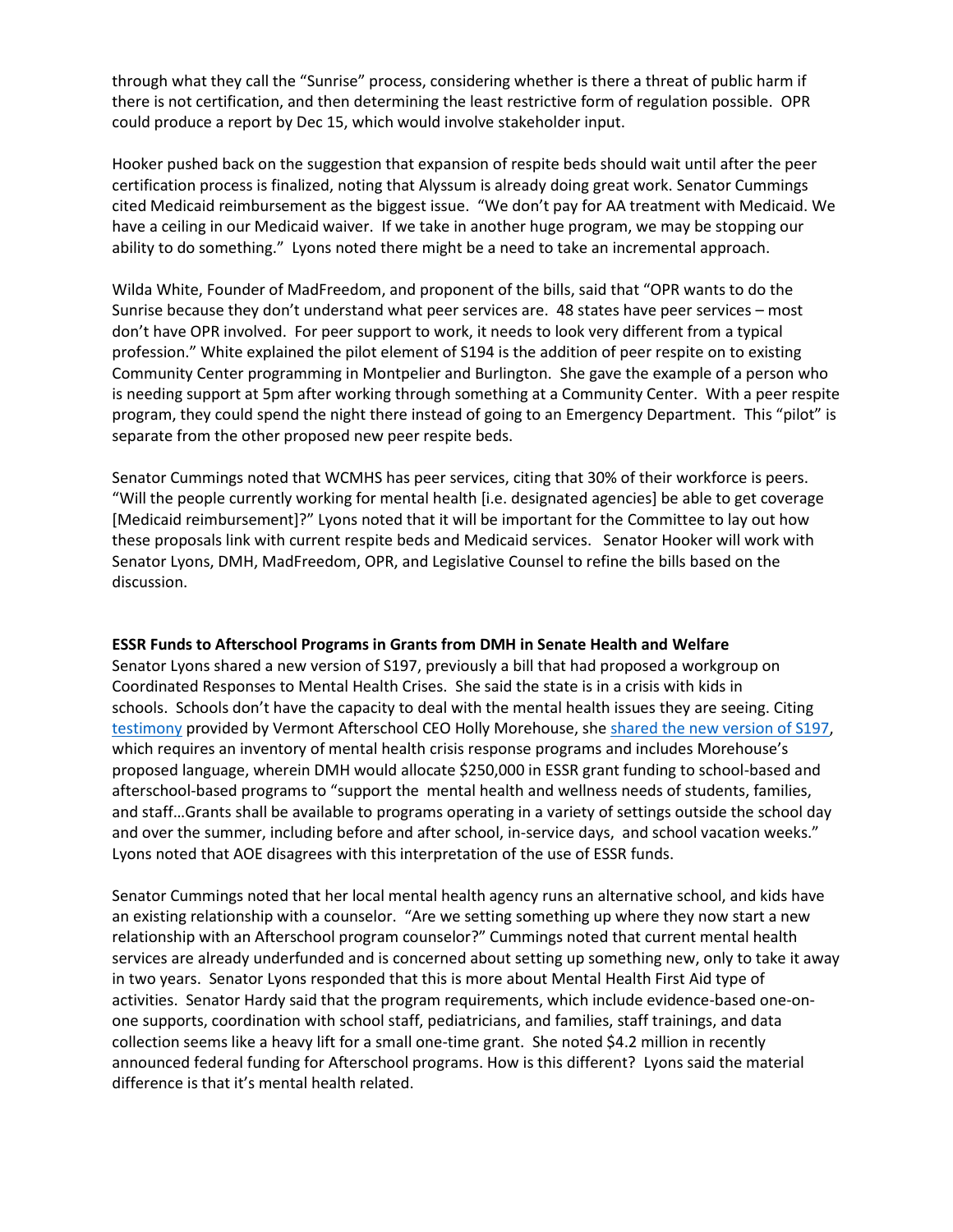Senator Cummings wants to hear from local mental health agencies on what they are doing. "I don't want to supplant their programs, and if there is extra money out there, they can all use it." Senator Lyons noted some schools have relationships, but it's not ubiquitous, and it's not covering the need. Senator Hardy wondered if the \$250,000 would be better used for supporting school-based clinicians to do afterschool or summer work. She said, "these school-based clinicians are super necessary and overwhelmed," and there is new funding for Afterschool programs. Lyons pledged to continue to look at the bill with the committee.

## **House Human Services Committee Plans to Develop Legislation on Opioids**

Based upon the guidelines/parameters set forth in the National Opioid Settlement Agreement the House Human Services committee is being asked to help determine the lead agency within the State to manage and request funds from the national settlement and a create an 18 person committee to help determine allocation of the funds at the local level. The committee will consist of state regulators, agencies representatives and nine "paid" municipal workers. It will be presented to the full House and the then returned to the Committee for further work. The title is: Creation of the Settlement Advisory and Opioid Abatement Fund.

The Opioid Settlement requires municipalities to have a strong role in the allocation of the resource the use of which is specified in the National Agreement. Karen Horn provided testimony for the League of Cities and Towns who would like to allocate funds to support community justice centers. She expressed concern about the League being asked to recommend judges for the committee and the potential for an unwieldly 18-member committee for determining allocation of funds. Department of Health representative, David Englander was not available but indicated they agree with settlement functions under consideration. It was suggested that Vermont Attorney General be included as a part of the committee determination.

The Committee also discussed the proposed FY 23 budget for substance use disorder services. They would like to build capacity for lower acuity beds and discussed staffing issues caused by underfunding leading to underutilization of residential treatment beds. They like the Governor's proposal to develop respite housing. There were concerns about the proposed \$270,000 workforce earmark for a pilot at the Burlington Turning Point related to workforce. Support provided onsite by VocReb consultants were underutilized. They had questions about the \$500,000 proposed for each of three years for Jenna's Promise. There was agreement that recovery centers are key to success and should receive adequate base funding.

# *Plan to Participate in these Advocacy Events*

## **Save the Date! Vermont Disability Awareness Day**

"Open to Change, Open to All" VCDR 2022 Platform Presentation

Wednesday, February 16 5:30-7:00 pm – Zoom Join VCDR members and others from the disability community as we present our legislative priorities and share our stories about important issues. "COVID has challenged us to find ways to respond to new challenges with high expectations and a commitment to make sure that our best hopes for the future

are Open to All." Deborah Lisi-Baker

Registration Link: https://tinyurl.com/VCDRPresentation This event will have ASL interpretation and live captioning Contact: Nick Morlan Nick@vcil.org or Call 802-224-1820